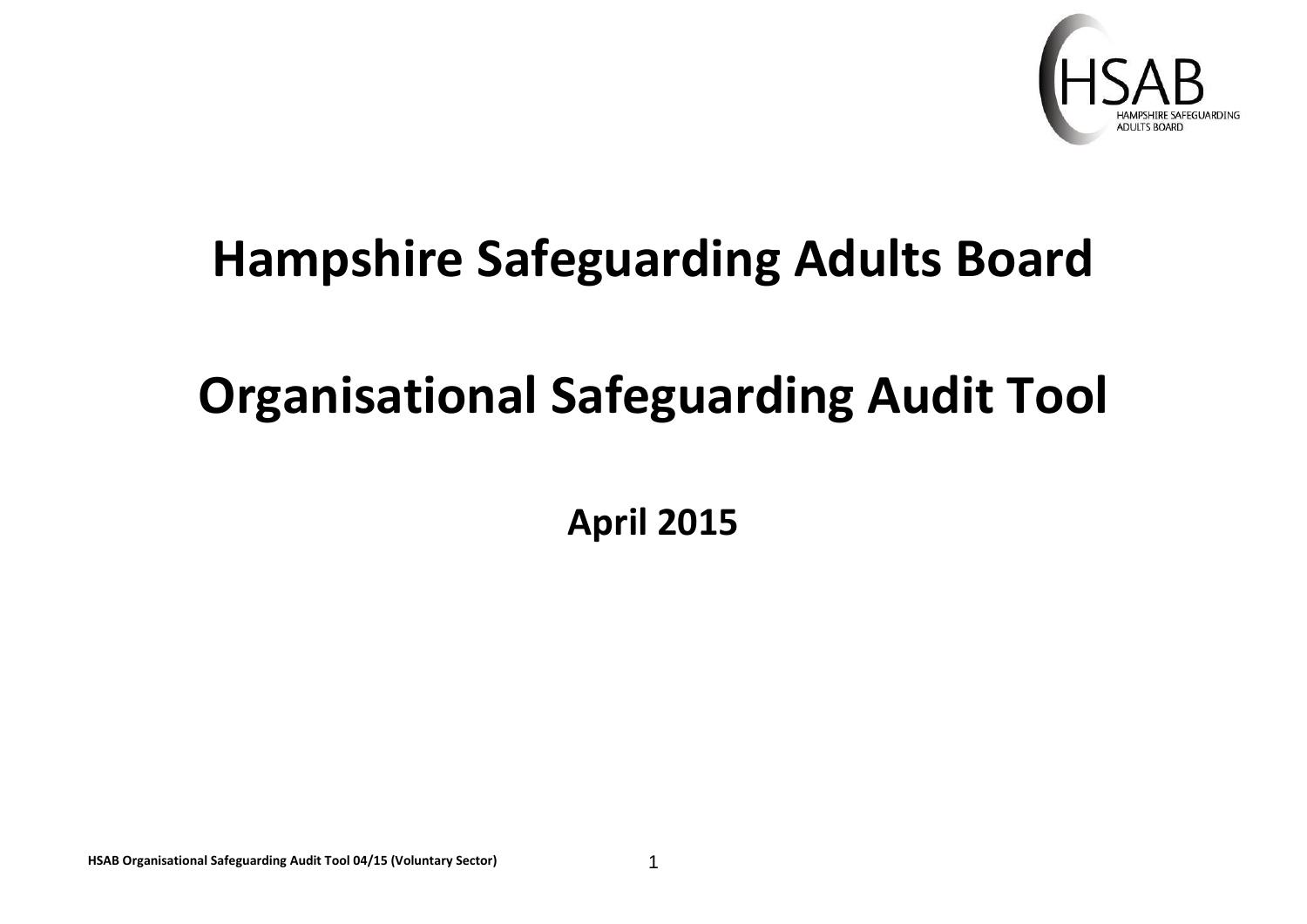## **Guidance notes:**

HSAB has developed a Quality Assurance Framework which is designed to enable the Board to fulfil its remit of ensuring local safeguarding arrangements are effective and deliver the outcomes that people want. The Quality Assurance Framework acts as the mechanism by which HSAB will hold local agencies to account for their safeguarding work, including prevention and risk management. It also provides collaborative leadership for safeguarding whilst ensuring proportionality and balance in the safeguarding system. It promotes personalised safeguarding and places focus on outcomes not targets. In order for local organisations to be assured that they have foundations for effective safeguarding they need to demonstrate that they have the following things in place:

- Clear leadership and management of adult safeguarding
- Robust systems and processes in place to deliver the Hampshire Multi Agency Safeguarding Adults Policy and Procedures;
- Adult safeguarding linked into all aspects of service delivery;
- Availability of appropriately trained, skilled and competent staff (consistent with local multi-agency safeguarding procedures) and
- Clear internal governance processes.

To support local agencies, HSAB has developed this Organisational Safeguarding Self Audit Tool to help them evaluate the effectiveness of internal safeguarding arrangements and to identify and prioritise any areas in need of further development. The Organisational Self Audit Tool should be completed on a bi annual basis. It is designed to support local organisations in their continuous improvement of adult safeguarding work. It is not intended to publish the results of individual organisations or to use the information provided to compare organisations. Instead, areas of generic learning will be identified to inform HSAB's strategic development of safeguarding for its area.

To complete the Organisational Safeguarding Self Audit Tool, agencies are asked to answer all the questions under each of the six headings and to assign a RAG (Red, Amber or Green) status to that area. In the comments section, respondents should provide evidence to support the rating given including any actions required. Any actions identified should be designated high, medium or low priority in the column provided.

Partner organisations are asked to complete (electronically) the Self Audit and to return completed forms to Sue Lee at [susan.lee@hants.gov.uk](mailto:susan.lee@hants.gov.uk)

If you have any queries, please feel free to contact Sue Lee at the above email address or by phoning 07551152760.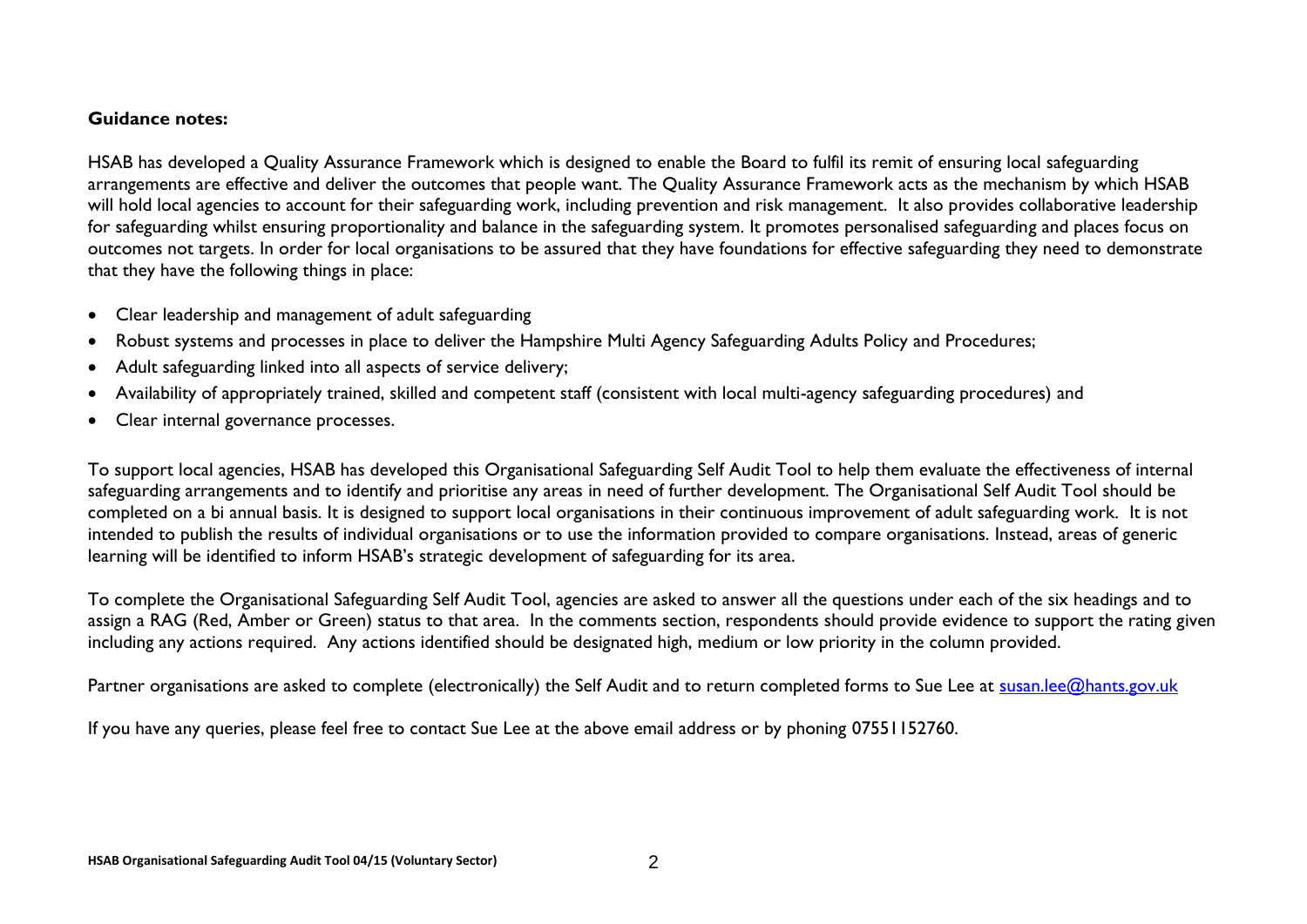## **Hampshire Safeguarding Adults Board Organisational Safeguarding Audit Tool**

| <b>Benchmark Standard</b>                           | Green | <b>Amber</b> | <b>Red</b> | <b>Evidence and actions required</b> | <b>Priority</b><br>rating (H,<br>M, L) for<br>actions |
|-----------------------------------------------------|-------|--------------|------------|--------------------------------------|-------------------------------------------------------|
| 1. Management and leadership                        |       |              |            |                                      |                                                       |
| 1.1 Accountability for and ownership, of            |       |              |            |                                      |                                                       |
| 'safeguarding adults' is recognised by the          |       |              |            |                                      |                                                       |
| executive body and/or Board of Trustees.            |       |              |            |                                      |                                                       |
| 1.2 The organisation actively promotes a culture    |       |              |            |                                      |                                                       |
| and ethos of human rights, dignity, respect, self   |       |              |            |                                      |                                                       |
| determination, independence and empowerment.        |       |              |            |                                      |                                                       |
| 1.3 There is a designated Safeguarding Adult Lead   |       |              |            |                                      |                                                       |
| who takes the lead for safeguarding within the      |       |              |            |                                      |                                                       |
| organisation.                                       |       |              |            |                                      |                                                       |
| 1.4 There is a safeguarding adults plan - this is   |       |              |            |                                      |                                                       |
| cross referenced with service plans and includes    |       |              |            |                                      |                                                       |
| standards relating to safeguarding adults.          |       |              |            |                                      |                                                       |
| 2. Governance                                       |       |              |            |                                      |                                                       |
| 2.1 There are clear care governance arrangements    |       |              |            |                                      |                                                       |
| in place to prevent abuse or neglect.               |       |              |            |                                      |                                                       |
|                                                     |       |              |            |                                      |                                                       |
| 2.2 Robust recruitment and employment practices     |       |              |            |                                      |                                                       |
| are adopted - this includes checkable references,   |       |              |            |                                      |                                                       |
| checkable ID and appropriate DBS checks in place    |       |              |            |                                      |                                                       |
| at the commencement of employment.                  |       |              |            |                                      |                                                       |
| 2.3 Job descriptions include a clear statement on   |       |              |            |                                      |                                                       |
| the responsibility to prevent abuse and neglect and |       |              |            |                                      |                                                       |
| to report concerns.                                 |       |              |            |                                      |                                                       |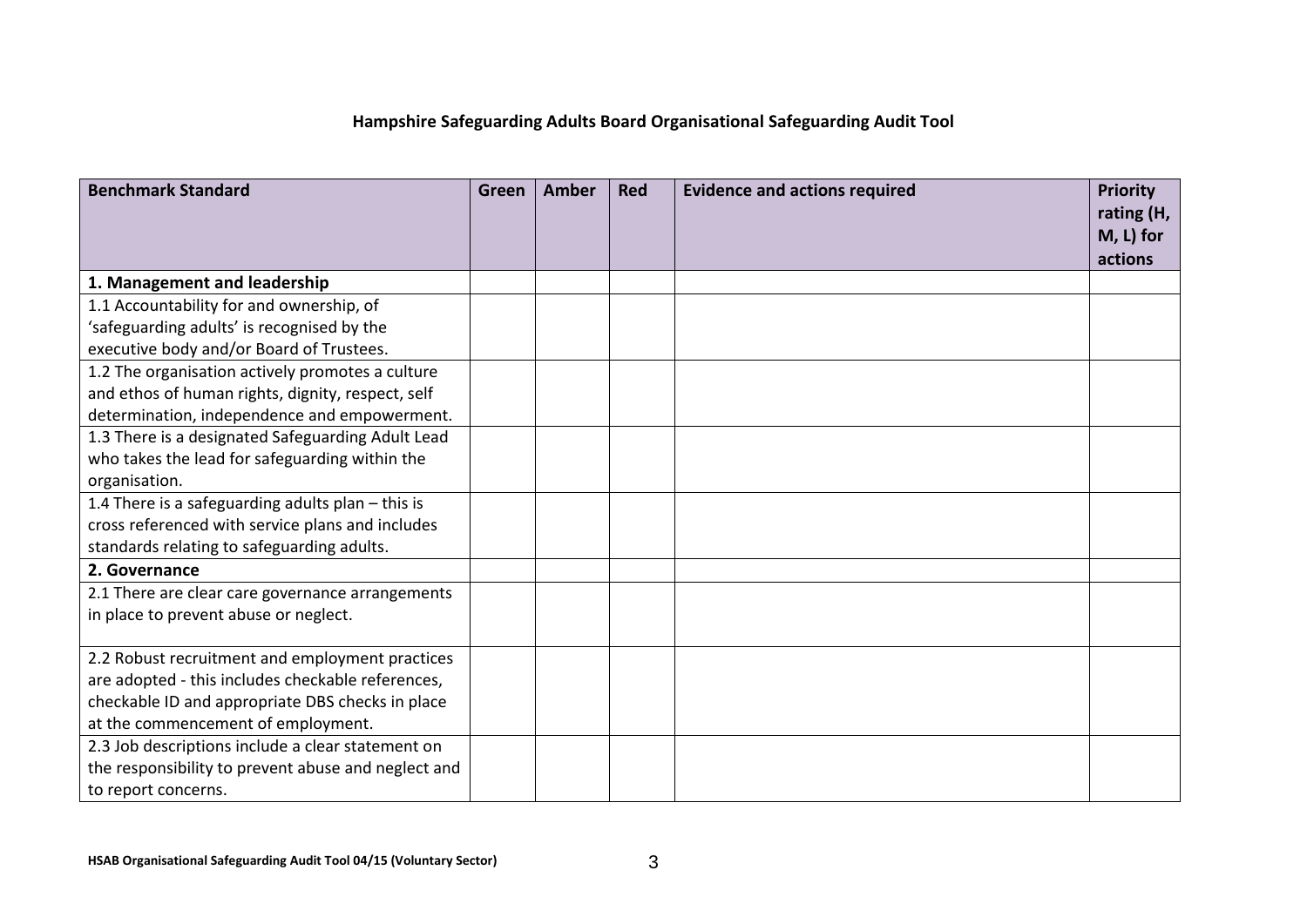| <b>Benchmark Standard</b>                             | Green | Amber | <b>Red</b> | <b>Evidence and actions required</b> | <b>Priority</b><br>rating (H,<br>M, L) for |
|-------------------------------------------------------|-------|-------|------------|--------------------------------------|--------------------------------------------|
|                                                       |       |       |            |                                      | actions                                    |
| 2. Governance continued                               |       |       |            |                                      |                                            |
| 2.4 There is a code of conduct for all staff and      |       |       |            |                                      |                                            |
| volunteers, setting clear standards for relationships |       |       |            |                                      |                                            |
| between people in a position of trust and service     |       |       |            |                                      |                                            |
| users. These are compatible with the law and          |       |       |            |                                      |                                            |
| relevant professional standards.                      |       |       |            |                                      |                                            |
| 2.5 There are mechanisms for service users,           |       |       |            |                                      |                                            |
| relatives and visitors to raise concerns including    |       |       |            |                                      |                                            |
| how to make a complaint and the contact number        |       |       |            |                                      |                                            |
| for the local safeguarding adults team                |       |       |            |                                      |                                            |
| 2.6 There is a whistle blowing policy to enable staff |       |       |            |                                      |                                            |
| and volunteers to raise concerns outside their own    |       |       |            |                                      |                                            |
| chain of line management or their organisation        |       |       |            |                                      |                                            |
| where necessary.                                      |       |       |            |                                      |                                            |
| 2.7 There are reporting mechanisms from the point     |       |       |            |                                      |                                            |
| of care to the senior management/Board and from       |       |       |            |                                      |                                            |
| the management/Board to the point of care.            |       |       |            |                                      |                                            |
|                                                       |       |       |            |                                      |                                            |
| 2.8 There is a clear Allegations Management           |       |       |            |                                      |                                            |
| process - any allegations of abuse, neglect or        |       |       |            |                                      |                                            |
| misconduct regarding staff and volunteers are         |       |       |            |                                      |                                            |
| investigated robustly.                                |       |       |            |                                      |                                            |
| 2.9 There is a process for reviewing any alert made   |       |       |            |                                      |                                            |
| about any of the organisation's services. Where       |       |       |            |                                      |                                            |
| necessary, a safeguarding is made to the local        |       |       |            |                                      |                                            |
| authority.                                            |       |       |            |                                      |                                            |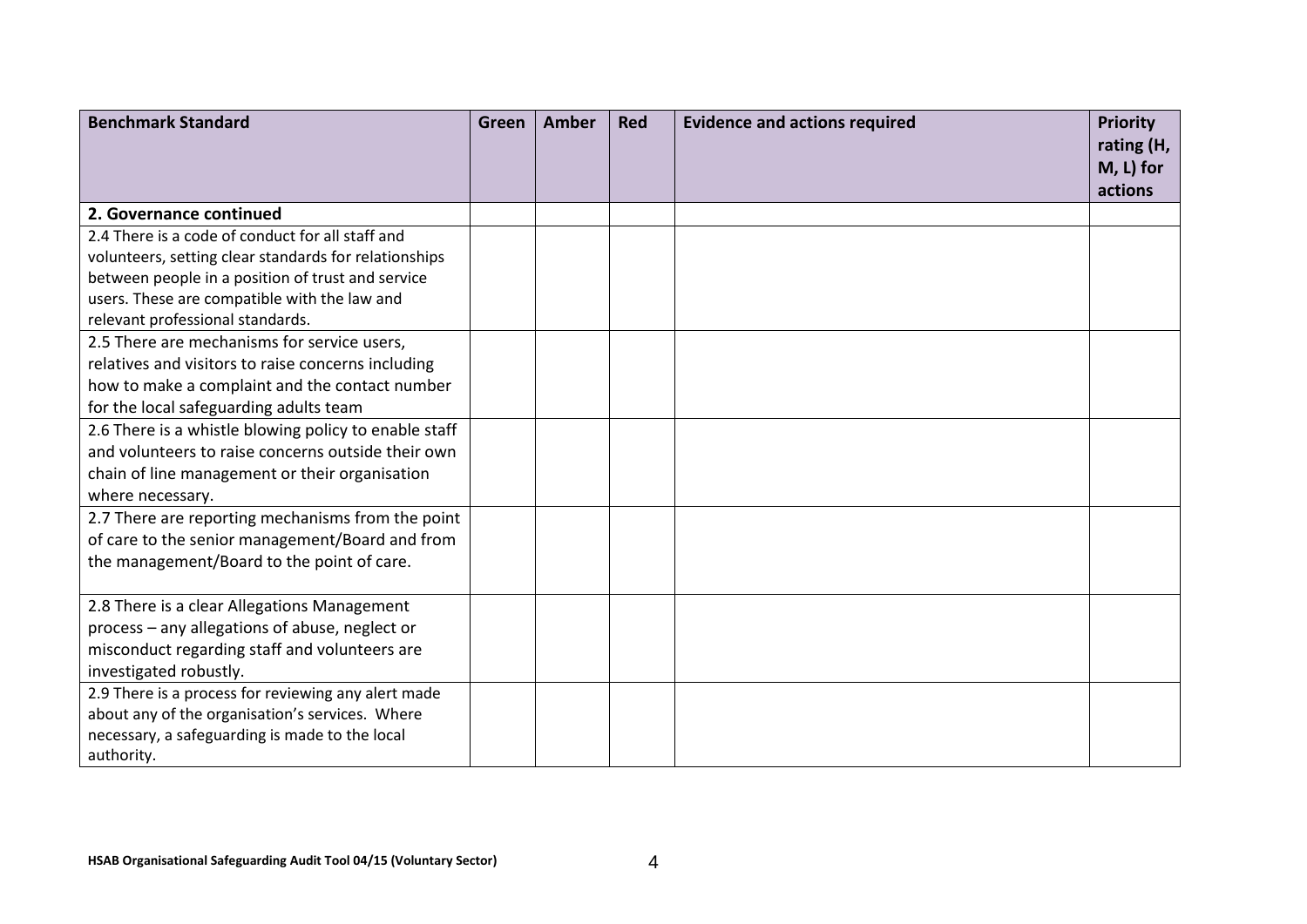| <b>Benchmark Standard</b>                                | Green | <b>Amber</b> | <b>Red</b> | <b>Evidence and actions required</b> | <b>Priority</b><br>rating (H,<br>M, L) for |
|----------------------------------------------------------|-------|--------------|------------|--------------------------------------|--------------------------------------------|
|                                                          |       |              |            |                                      | actions                                    |
| 2. Governance continued                                  |       |              |            |                                      |                                            |
| 2.10 There are mechanisms to ensure that learning        |       |              |            |                                      |                                            |
| from investigations lead to positive change and that     |       |              |            |                                      |                                            |
| this influences policy and practice development.         |       |              |            |                                      |                                            |
| 2.11 The organisation maintains a log of:                |       |              |            |                                      |                                            |
| Alerts made to the local authority                       |       |              |            |                                      |                                            |
| Alerts received about its services                       |       |              |            |                                      |                                            |
| Internal investigations and outcomes                     |       |              |            |                                      |                                            |
| Referrals to registration bodies/DBS                     |       |              |            |                                      |                                            |
| 3. Policy and Procedures                                 |       |              |            |                                      |                                            |
| 3.1 There is a clear, well-publicised policy of 'zero-   |       |              |            |                                      |                                            |
| tolerance' of abuse and neglect covering all incidents   |       |              |            |                                      |                                            |
| of abuse from any person and in any setting.             |       |              |            |                                      |                                            |
| 3.2 The organisation's own 'Safeguarding Adults'         |       |              |            |                                      |                                            |
| Policy is consistent with local multi-agency             |       |              |            |                                      |                                            |
| 'Safeguarding Adults' Policy - this is reviewed and      |       |              |            |                                      |                                            |
| updated on a regular basis.                              |       |              |            |                                      |                                            |
| 3.3 The organisation is clear about any specific         |       |              |            |                                      |                                            |
| professional responsibilities and legal obligations that |       |              |            |                                      |                                            |
| it will adopt within its 'Safeguarding Adults' Policy.   |       |              |            |                                      |                                            |
| 3.4 The 'Safeguarding Adults' Policy and procedures      |       |              |            |                                      |                                            |
| are publicised to staff, volunteers, service users,      |       |              |            |                                      |                                            |
| families and carers appropriately & in accessible ways   |       |              |            |                                      |                                            |
| 3.5 All staff and volunteers are able to identify and    |       |              |            |                                      |                                            |
| appropriately report concerns of abuse or neglect.       |       |              |            |                                      |                                            |
|                                                          |       |              |            |                                      |                                            |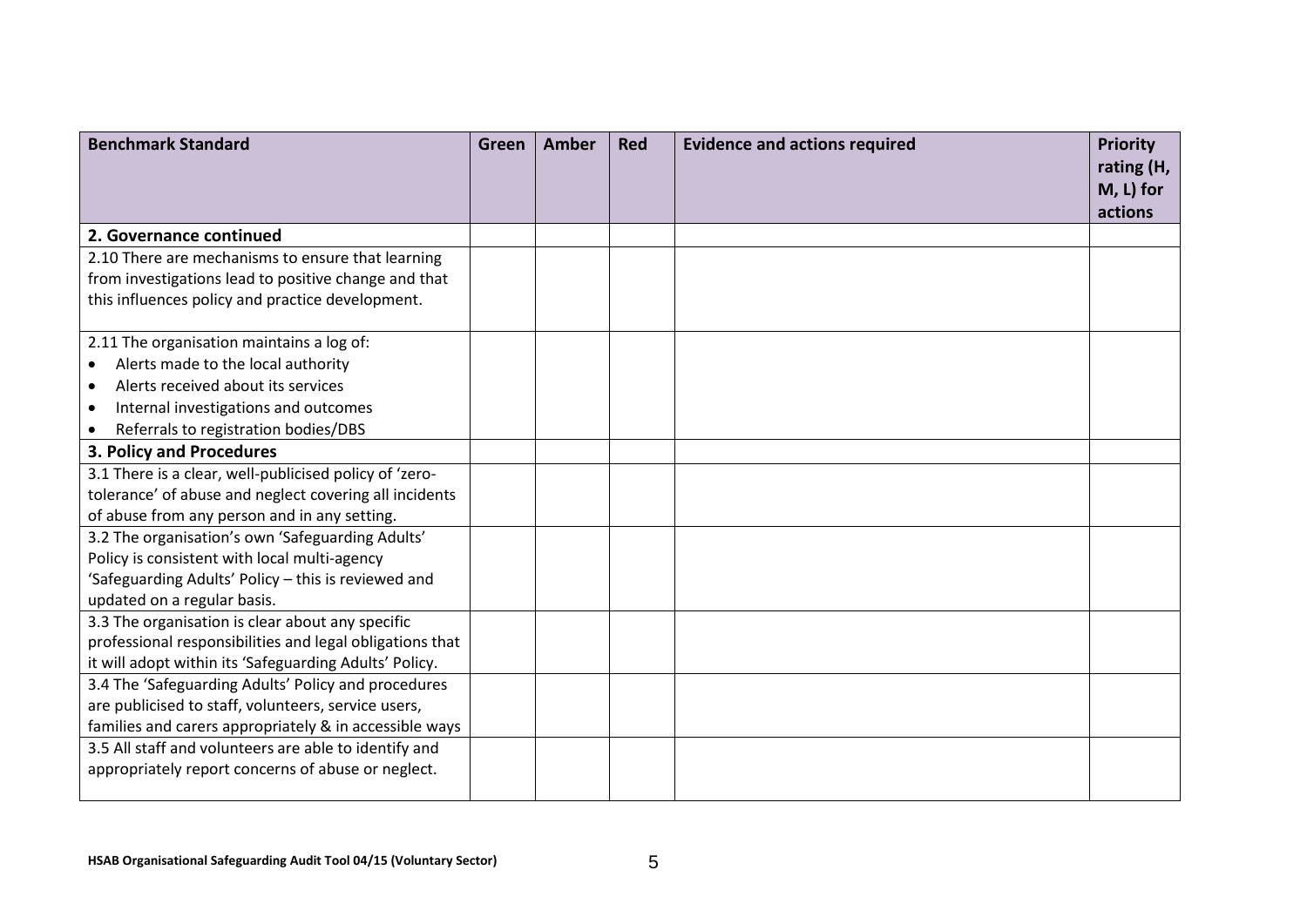| 3.6 Adult safeguarding is cross referenced within<br>other relevant operational policies and procedures.                                                                                    |              |              |            |                                      |                                                       |
|---------------------------------------------------------------------------------------------------------------------------------------------------------------------------------------------|--------------|--------------|------------|--------------------------------------|-------------------------------------------------------|
| <b>Benchmark Standard</b>                                                                                                                                                                   | <b>Green</b> | <b>Amber</b> | <b>Red</b> | <b>Evidence and actions required</b> | <b>Priority</b><br>rating (H,<br>M, L) for<br>actions |
| 4. Training and development                                                                                                                                                                 |              |              |            |                                      |                                                       |
| 4.1 There is a training plan which ensures staff and<br>volunteers at all levels have appropriate knowledge<br>of safeguarding and competencies in relation to their<br>role.               |              |              |            |                                      |                                                       |
| 4.2 All staff and volunteers receive training on mental<br>capacity and adult safeguarding - there is regular<br>refresher training.                                                        |              |              |            |                                      |                                                       |
| 4.3 Staff and volunteers are able to access successive<br>levels of safeguarding training in line with their role<br>and responsibilities. Where appropriate this training<br>is mandatory. |              |              |            |                                      |                                                       |
| 4.4 Staff and volunteers receive regular supervision -<br>this includes discussion of safeguarding issues and<br>opportunities given for reflective practice.                               |              |              |            |                                      |                                                       |
| 5. Practice                                                                                                                                                                                 |              |              |            |                                      |                                                       |
| 6.1 The organisation can evidence that<br>staff/volunteers adopt a person centred approach.                                                                                                 |              |              |            |                                      |                                                       |
| 6.2 The organisation can evidence that<br>staff/volunteers involve service users in decision<br>making about their support.                                                                 |              |              |            |                                      |                                                       |
| 6.3 The organisation can evidence that service users<br>are offered the opportunity to participate in planning<br>and review meetings as appropriate.                                       |              |              |            |                                      |                                                       |